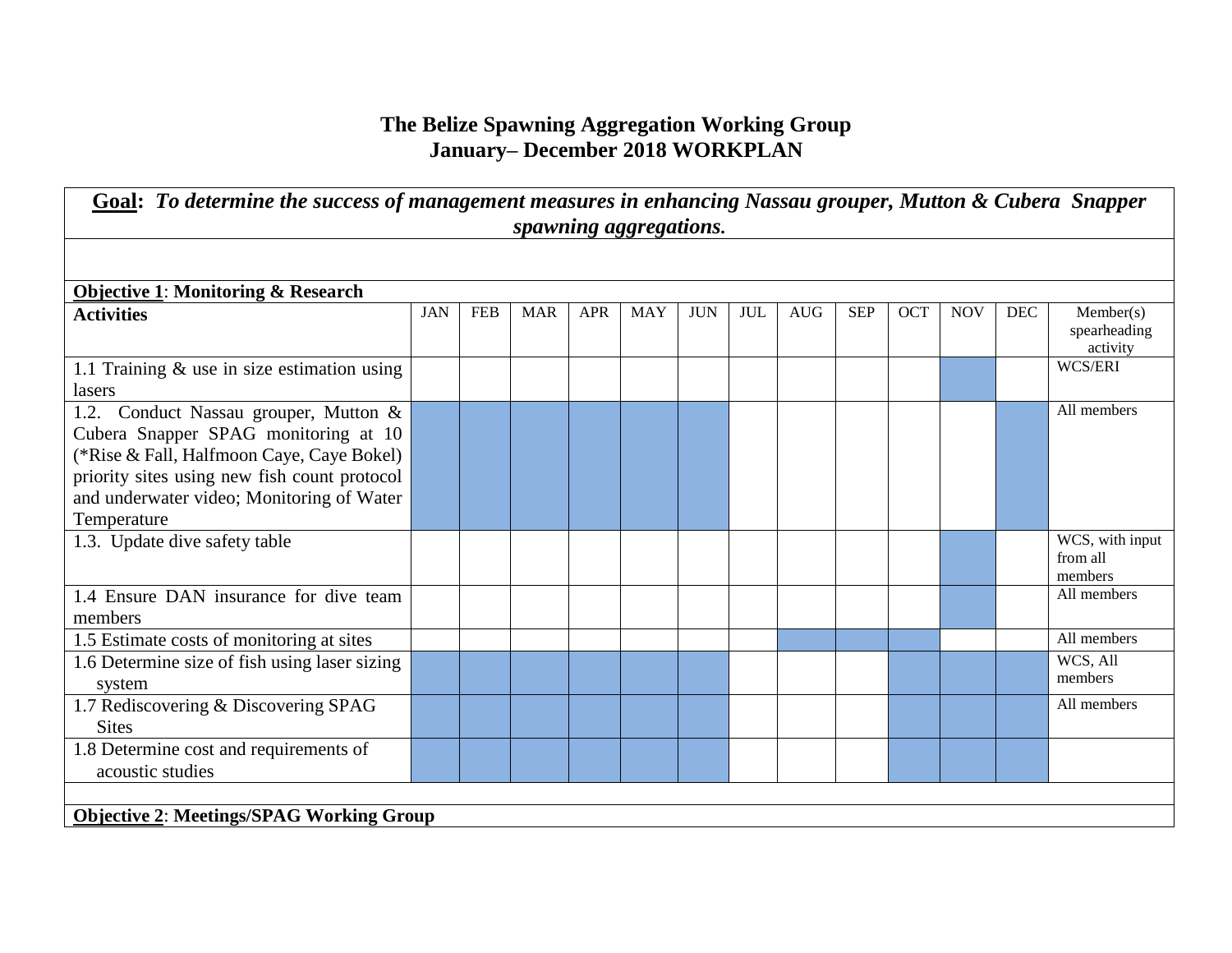| <b>Activities</b>                                                                    | <b>JAN</b> | <b>FEB</b> | <b>MAR</b> | <b>APR</b> | <b>MAY</b> | <b>JUN</b> | <b>JUL</b> | <b>AUG</b> | <b>SEP</b> | OCT        | <b>NOV</b> | DEC        | Member(s)<br>spearheading<br>activity |
|--------------------------------------------------------------------------------------|------------|------------|------------|------------|------------|------------|------------|------------|------------|------------|------------|------------|---------------------------------------|
| 2.1. Hold regular SPAG Meetings                                                      |            |            |            |            |            |            |            |            |            |            |            |            | ERI & WCS                             |
| 2.2. Carry out evaluation of 2018 work plan<br>& planning session for 2019 work plan |            |            |            |            |            |            |            |            |            |            |            |            | All members                           |
| 2.3. Develop annual report                                                           |            |            |            |            |            |            |            |            |            |            |            |            | ERI                                   |
|                                                                                      |            |            |            |            |            |            |            |            |            |            |            |            |                                       |
| <b>Objective 3: Database/Data Analysis</b>                                           |            |            |            |            |            |            |            |            |            |            |            |            |                                       |
| <b>Activities</b>                                                                    | <b>JAN</b> | <b>FEB</b> | <b>MAR</b> | <b>APR</b> | <b>MAY</b> | <b>JUN</b> | <b>JUL</b> | <b>AUG</b> | <b>SEP</b> | <b>OCT</b> | <b>NOV</b> | DEC        | Member(s)<br>spearheading<br>activity |
| 3.1. Enter 2017 & 2018 monitoring data                                               |            |            |            |            |            |            |            |            |            |            |            |            | All members                           |
| 3.2 Enter new monitoring data                                                        |            |            |            |            |            |            |            |            |            |            |            |            | ERI, Fisheries,<br>WCS, BAS, SEA      |
| 3.3 Upload reports to web site                                                       |            |            |            |            |            |            |            |            |            |            |            |            | <b>WCS</b>                            |
| 3.4 Ensure Reports reflect new protocol by                                           |            |            |            |            |            |            |            |            |            |            |            |            | ERI                                   |
| including means and standard deviations                                              |            |            |            |            |            |            |            |            |            |            |            |            |                                       |
|                                                                                      |            |            |            |            |            |            |            |            |            |            |            |            |                                       |
| <b>Objective 4: Education and Public Awareness.</b>                                  |            |            |            |            |            |            |            |            |            |            |            |            |                                       |
| <b>Activities</b>                                                                    | <b>JAN</b> | <b>FEB</b> | <b>MAR</b> | <b>APR</b> | <b>MAY</b> | <b>JUN</b> | <b>JUL</b> | <b>AUG</b> | <b>SEP</b> | <b>OCT</b> | <b>NOV</b> | <b>DEC</b> | Member<br>spearheading<br>activity    |
| 4.1. Routine update of web site and upload<br>news items                             |            |            |            |            |            |            |            |            |            |            |            |            | <b>WCS</b> and ERI                    |
| 4.2 Upload items from members on FB                                                  |            |            |            |            |            |            |            |            |            |            |            |            | All members                           |
| 4.3 Produce annual newsletter                                                        |            |            |            |            |            |            |            |            |            |            |            |            | <b>BAS</b>                            |